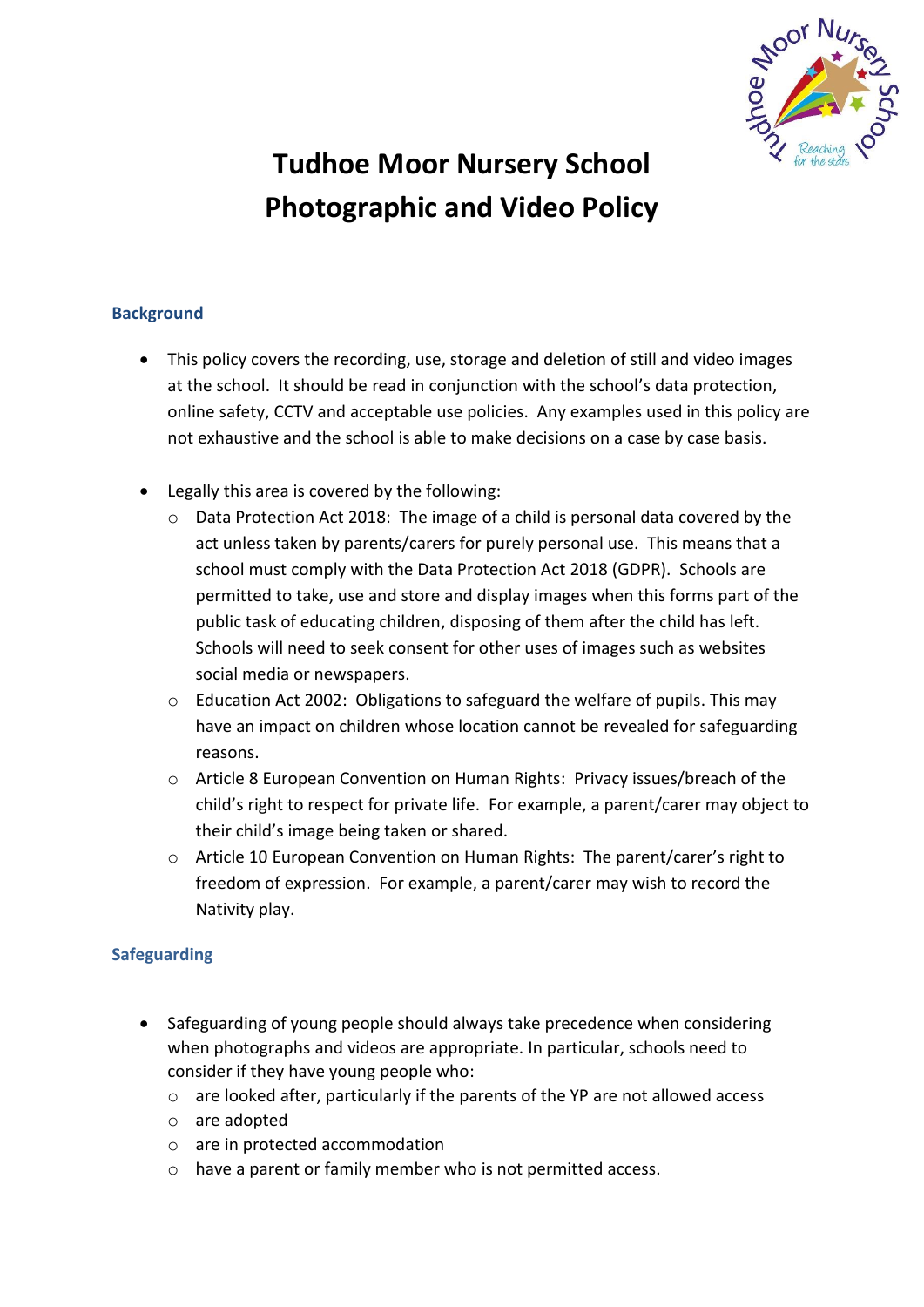#### **Consent**

- Consent is not required when the use of images is purely for educational purposes, for instance for assessment of learning. This is covered as part of the "Public Task" of the school.
- Consent will be required when images are used beyond the school, for instance on the school website. It is good practice to ensure that the record of consent is approved as accurate and up to date by the parent/carer on a regular basis.
- A record of all consent details will be kept securely on file. Should permission be withdrawn by parents/carers at any time, then all relevant images will be removed and disposed of and the record will be updated accordingly.
- All staff with a need to know individual pupil photo consent will be updated on any changes as and when necessary
- Images will not be taken of any child or young person against their wishes. A child or young person's right not to be photographed is to be respected.
- School visitors may only take photographs with the specific permission of a member of the Senior Management Team when consent has been correctly obtained.

### **Taking, Storing and Retention of Images and Videos**

- As images and videos are personal data, this should be processed in accordance with the school's data protection policy.
- Only official school owned equipment (e.g. work provided digital or video cameras) will be used by staff to capture images of children for official purposes. Use of personal cameras or phones by staff is prohibited at all times.
- Staff will receive information regarding the safe and appropriate use of images as part of their safeguarding training and responsibilities.
- Images will be stored securely, for example, by using password protection, restricting the number of people who have access to the files, and ensuring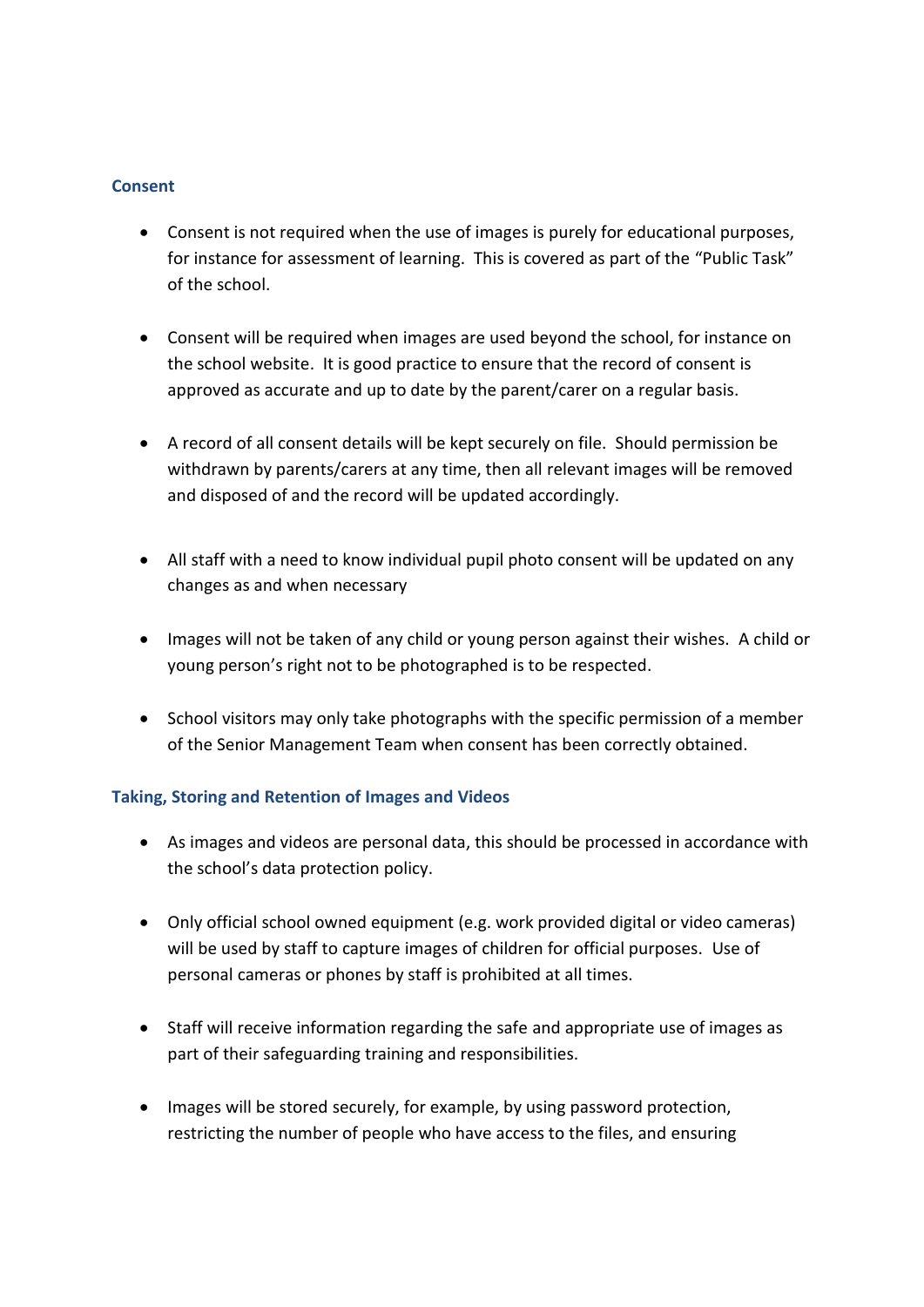adequate firewall and anti-virus software are in place. If possible, this will be encrypted (e.g. iPad with passcode).

- Images will be securely deleted from non-encrypted devices on a regular basis (e.g. transferred from a digital camera to the network on a weekly basis).
- Images will not be kept for longer than is to be considered necessary and, in any event, not exceeding a maximum of three years after the child has left the school. A designated member of staff (Data Protection Officer) will ensure that systems exist so that all photographs are permanently wiped when no longer needed.
- The school's management team reserve the right to view any images taken. Members of staff (including volunteers) will ensure that all images are available for scrutiny and will be able to justify any images in their possession.

## **School Trips**

 Volunteers helping on school trips must be made aware of any rules restricting the use of personal devices to take photographs.

## **Appropriate Events and Locations**

- There are some risks involved when taking photographs of some sporting occasions when children are not fully dressed. These apply to both the child, whose image may be misused, as well as the adult who could be accused of taking inappropriate images. The general advice is that children should not be photographed unless appropriately dressed.
- It is not permissible to record images when children are changing.
- In general it is advisable not to record images of children in swimming costumes, but under specific circumstances the school may decide it is appropriate, for instance:
	- o moderation for PE or Swimming Teacher Assessment
	- o celebration of a child showing significant progress with swimming.
- The Amateur Swimming Association (ASA) guidance on photography states that all photographs must observe generally accepted standards of decency, in particular:
	- $\circ$  action shots should be a celebration of the sporting activity and not a sexualised image in a sporting context
	- o action shots should not be taken or retained where the photograph reveals a torn or displaced swimming costume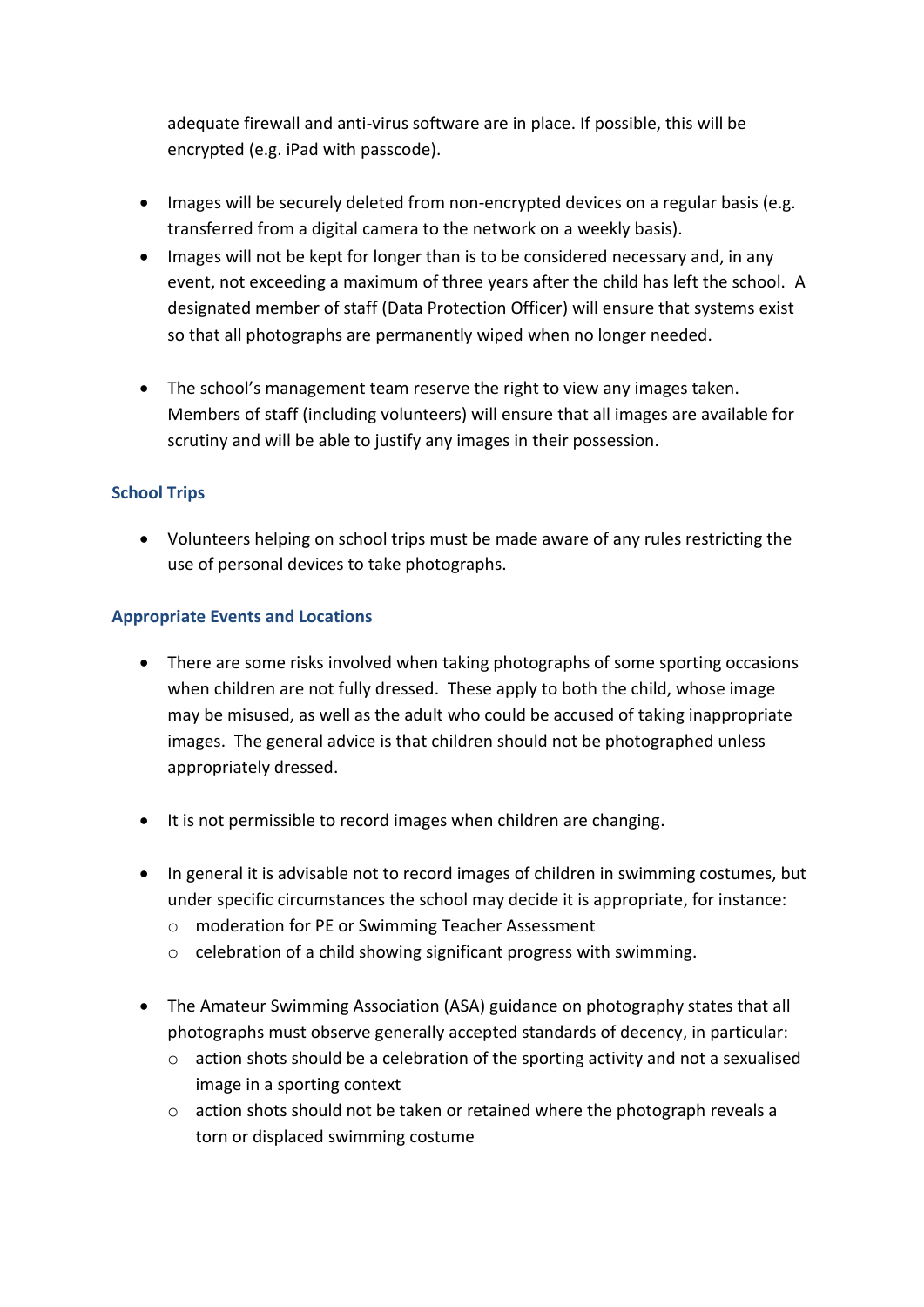- o poolside shots of children should normally be above the waist only in a swimming costume, though full length tracksuit shots are approved
- $\circ$  photographs should not be taken from behind swimming blocks at the start of a race or exhibit young swimmers climbing out of the swimming pool.

#### **Use of Webcams/Skype etc.**

- Parental/carer consent will be obtained before webcams or video conferencing will be used for curriculum or educational purposes.
- Recordings will only be made with the consent of all parties taking part.

### **School Website/School Managed Social Media**

- Permission will be obtained from parents/carers before a child's image is uploaded to the school website or social media platform.
- Children's full names will not be used on the website or social media in association with photographs.
- The school will not include any personal addresses, emails, telephone numbers, on videos, on the website, in a prospectus or in other printed publications.
- Children's work will only be published with their permission or their parent's/carer's consent.

### **Parental/Carer Photography**

- Many parents/carers will want to record some of the special moments in their child's school life and the law does not prohibit this. However, it is possible that they will also capture images of children other than their own, with a possible impact on their privacy.
- This is a problematic area with contributory factors:
	- $\circ$  Freedom some parents/carers will want to take pictures of their child at an event, and some will not
	- o Privacy it is possible that any image captured may have other children in it
	- o Safeguarding there is a potential that images may be misused. (There can be particular concern regarding looked after children.)
- The school bans parental/carer photography and parents will be reminded of this at the beginning of each event. It may be permissible at some events to take photos at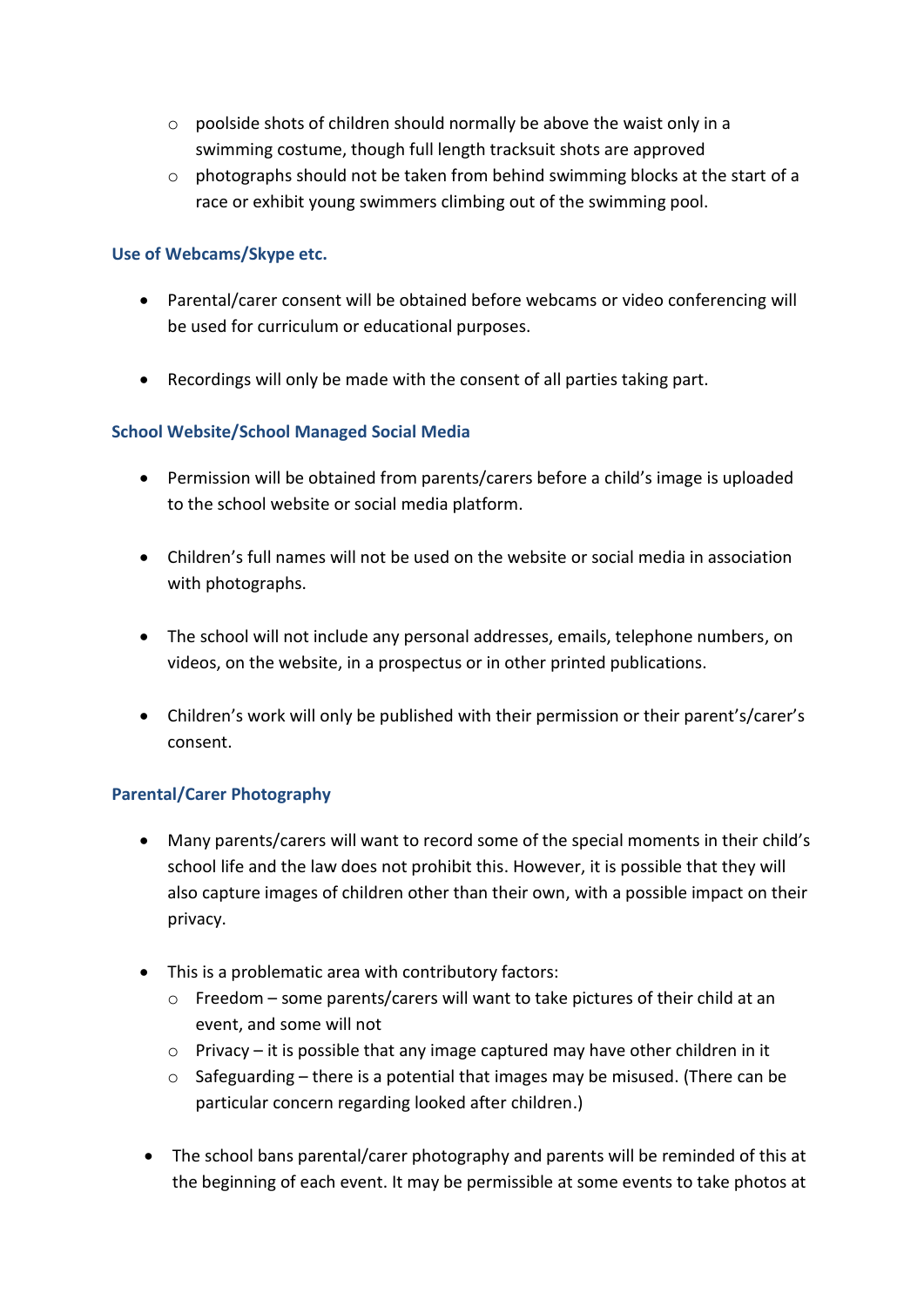the end of the performance/event of your own children. School will advise parents/carers at the commencement of the event whether this will be possible.

#### **Press Photography**

- Where a press photographer is to be invited to celebrate an event, every effort will be made to ensure that the newspaper's (or other relevant media) requirements can be met. A written agreement will be sought between parents/carers and the press which will request that a pre-agreed and accepted amount of personal information (e.g. first names only) can be published along with images and videos.
- The identity of any press representative will be verified and access will only be permitted where the event is planned, and where press are to be specifically invited to attend. No authorisation will be given to unscheduled visits by the press under any circumstances.
- The photographer will be issued with visitor identification, which must be worn at all times.
- Every effort will be made to ensure the press abide by any specific guidelines should they be requested. No responsibility or liability, however, can be claimed for situations beyond reasonable control, and where the school is to be considered to have acted in good faith.

#### **School Photographs**

- Professional photographers who are engaged to record any events will be prepared to work according to the terms of the school's e-Safety policy.
- Photographers will be issued with visitor identification, which must be worn at all times.
- Photographers will sign an agreement which ensures compliance with the Data Protection Act and that those images will only be used for a specific purpose, subject to parental/carer consent.
- Photographers will not have unsupervised access to children and young people.